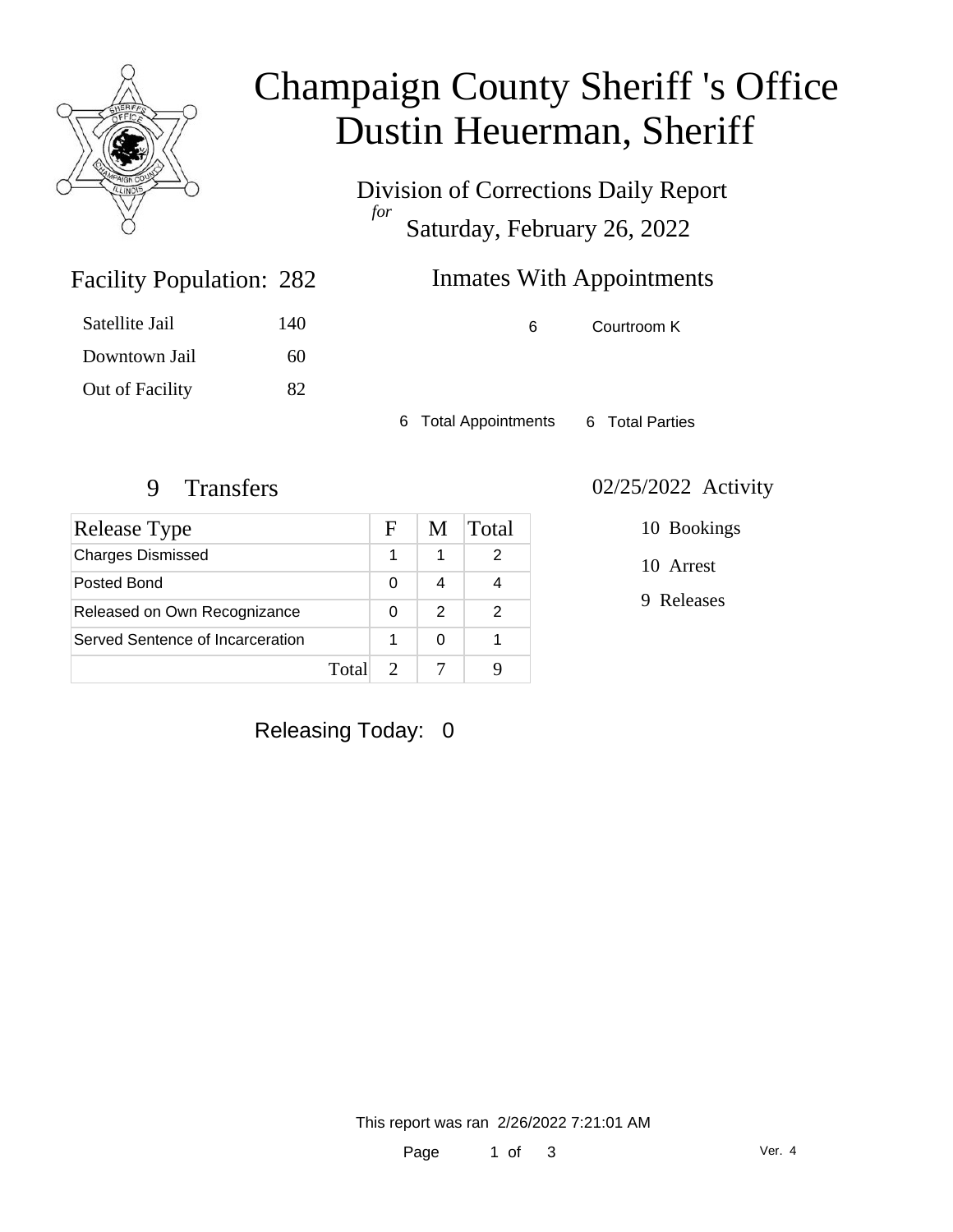

# Champaign County Sheriff 's Office Dustin Heuerman, Sheriff

Division of Corrections Daily Report *for* Saturday, February 26, 2022

#### Custody Status Count

- Direct Criminal Contempt 1
- Electronic Home Dentention 12
	- Felony Arraignment 5
	- Felony Pre-Sentence 4
		- Felony Pre-Trial 207
	- Felony Pre-Trial DUI 3
	- Felony Sentenced CCSO 9
	- Felony Sentenced IDOC 26
		- Hold Other 1
	- Misdemeanor Arraignment 5
		- Misdemeanor Pre-Trial 3
			- Petition to Revoke 2
			- Remanded to DHS 4
				- Total 282

This report was ran 2/26/2022 7:21:01 AM